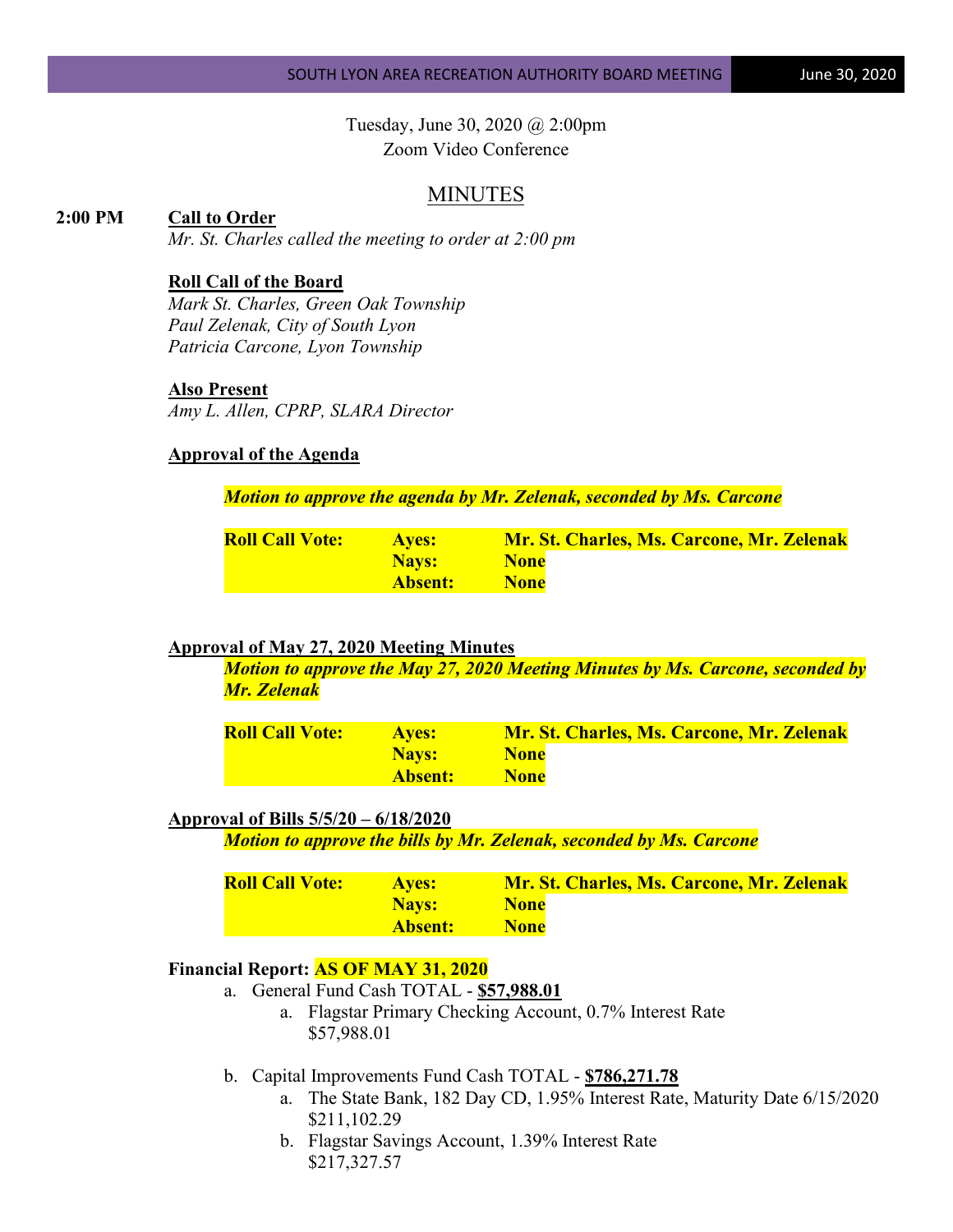c. The State Bank, 360 Day CD, 1.90% Interest Rate, Maturity Date 12/10/2020 \$357,841.92

#### **Correspondence** *None*

# **Call to the Public**

*None*

## **I) Old Business**

## **1. SLARA Office Updates**

## **a. Summer Programming Update**

*Mrs. Allen notified the board that in-person programming is scheduled to begin in mid-July with all social distancing and precautions taking place. Only programs set to run outdoors or in the SLARA MPR are being offered.* 

## **b. Staffing Update**

*Mrs. Allen and Mr. Stanley are working full time both in the office and from home. Mrs. Patton is working 10-15 hours a week to help with research, refunds and administrative duties. She will also be working as a site supervisor for our adult softball leagues that will begin in mid-July.*

## **II) New Business**

**1. Consider Resolution #20-002, Resolution to accept and approve Budget Amendments to the 2019-2020 FY SLARA Budget and Special Funds Budget**

**Motion by Ms. Carcone, second by Mr. Zelenak**

**Resolution 20-002, accepting and approving the Amended 2019-2020 FY SLARA General Fund Budget by activity with the total revenues to equal \$726,184.13 and total expenditures to equal \$726,184.13 and the Amended 2019-2020 FY SLARA Special Funds Budget with total revenues equal to \$14,100 and total expenditures to equal \$126,705.89.**

| <b>Roll Call Vote:</b> | <b>Ayes:</b> | <b>Mr. Zelenak, Ms. Carcone, Mr. St. Charles</b> |
|------------------------|--------------|--------------------------------------------------|
|                        | <b>Navs:</b> | <b>None</b>                                      |
|                        | Absent:      | <b>None</b>                                      |

## **2. Presentation of the 2020-2021 FY COVID-19 Financial Plan**

*Mr. Zelenak wanted to make sure that SLARA considers how they plan to advertise the change from a print to online brochure. It was recommended to look into different types of mailers that could be sent out to alert people of the changes. It is recommended to make sure it is identifiable as a SLARA mailer, it describes how to register for program, where to find programs, includes a message from SLARA discussing why these changes are taking place and making it colorful so it sticks out. There is a concern it may be lost in the mix since the fall is when most mailers go out for individuals running for political offices.*

*Motion to adopt the 2020-2021 FY COVID-19 Financial Plan with suggested additions by Mr. St. Charles, second by Ms. Carcone*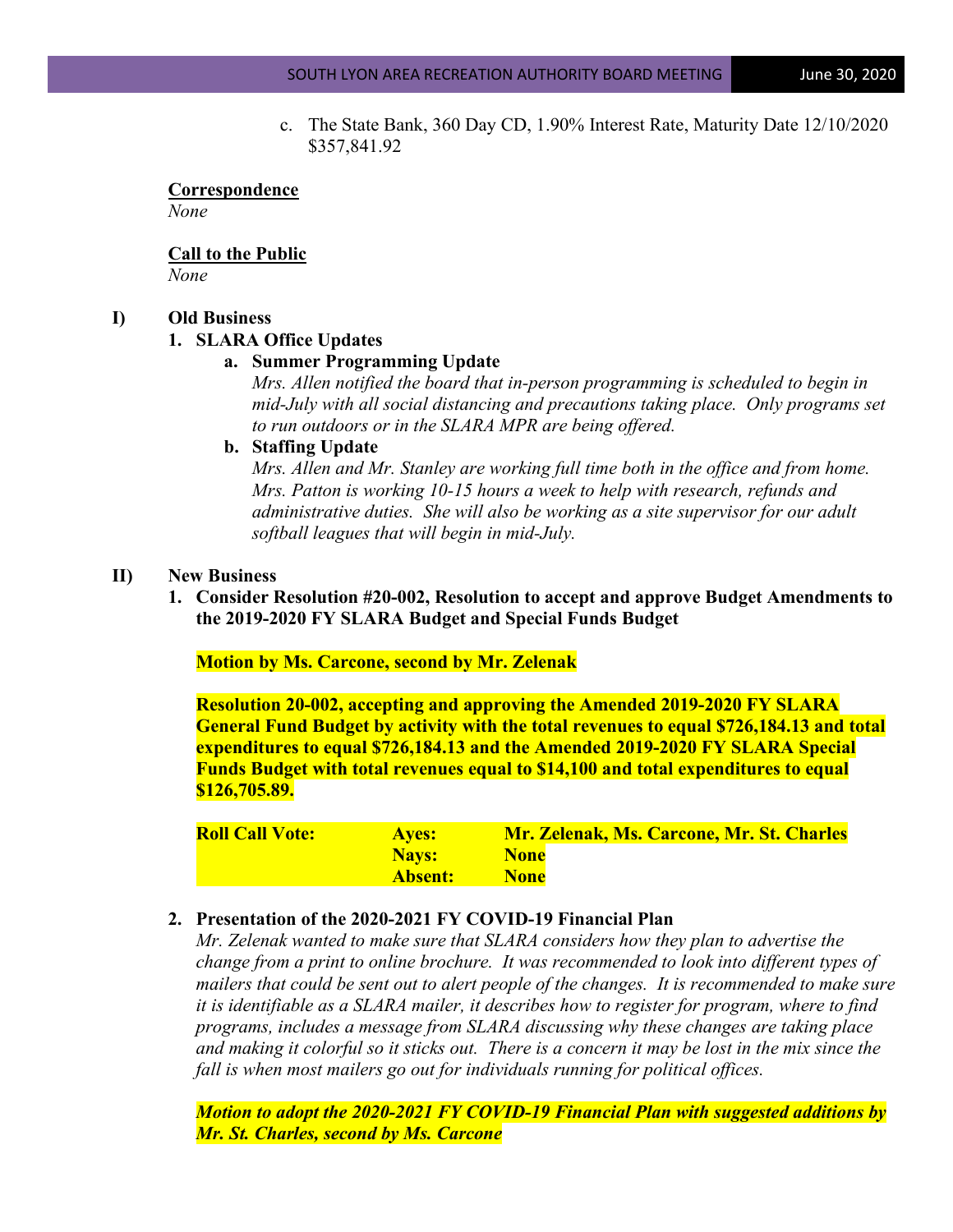**Roll Call Vote: Ayes: Mr. St. Charles, Ms. Carcone, Mr. Zelenak Nays:** None **Absent: None**

**3. 2020-2021 FY SLARA Budget and Special Funds Budget Public Hearing** 

*Mr. St. Charles opens the 2020 – 2021 SLARA Budget Public Hearing at 2:46 pm.* 

*No public was in attendance. Ms. Carcone, Mr. Zelenak and Mr. St. Charles all commented that they had reviewed the budgets and did not have any questions.* 

*Mr. St. Charles closes the 2020 – 2021 SLARA Budget Public Hearing at 2:47 pm.* 

**4. Consider Resolution #20-003, Resolution to accept and approve 2020-2021 FY SLARA Budget and Special Funds Budget**

**Motion by Mr. St. Charles, second by Mr. Zelenak**

**Resolution 20-003, accepting and approving the 2020-2021 FY SLARA General Fund Budget by activity with the total revenues equal to \$710,287.21 and total expenditures equal to \$710,287.21 and the 2020-2021 FY SLARA Special Funds Budget with total revenues equal to \$9,200.00 and total expenditures equal to \$170,316.77.**

| <b>Roll Call Vote:</b> | <b>Ayes:</b> | <b>Mr. Zelenak, Ms. Carcone, Mr. St. Charles</b> |
|------------------------|--------------|--------------------------------------------------|
|                        | Navs:        | <b>None</b>                                      |
|                        | Absent:      | <b>None</b>                                      |

**5. Approval of proposed SLARA office hours**

*Motion to approve the new proposed SLARA office hours of Monday – Friday from 9:00 am – 3:00 pm effective Monday, July 6, 2020 by Mr. Zelenak, seconded by Ms. Carcone*

| <b>Roll Call Vote:</b> | <b>Aves:</b> | <b>Mr. St. Charles, Ms. Carcone, Mr. Zelenak</b> |
|------------------------|--------------|--------------------------------------------------|
|                        | Navs:        | <b>None</b>                                      |
|                        | Absent:      | <b>None</b>                                      |

## **6. Approval of proposed SLARA COVID-19 Preparedness and Response Plan**

*Mr. Zelenak requested two changes to the proposed plan. On pages 10 & 12 where the employee health screening questionnaire is listed it should be adjusted to reflect that only one failed health check item is cause for staff to be denied entry instead of two. Ms. Allen said she will make the change.*

*Motion to approve the proposed SLARA COVID-19 Preparedness and Response Plan with requested updates by Mr. Zelenak, seconded by Mr. St. Charles*

| <b>Roll Call Vote:</b> | <b>Aves:</b>   | <b>Mr. St. Charles, Ms. Carcone, Mr. Zelenak</b> |
|------------------------|----------------|--------------------------------------------------|
|                        | <b>Navs:</b>   | <b>None</b>                                      |
|                        | <b>Absent:</b> | <b>None</b>                                      |